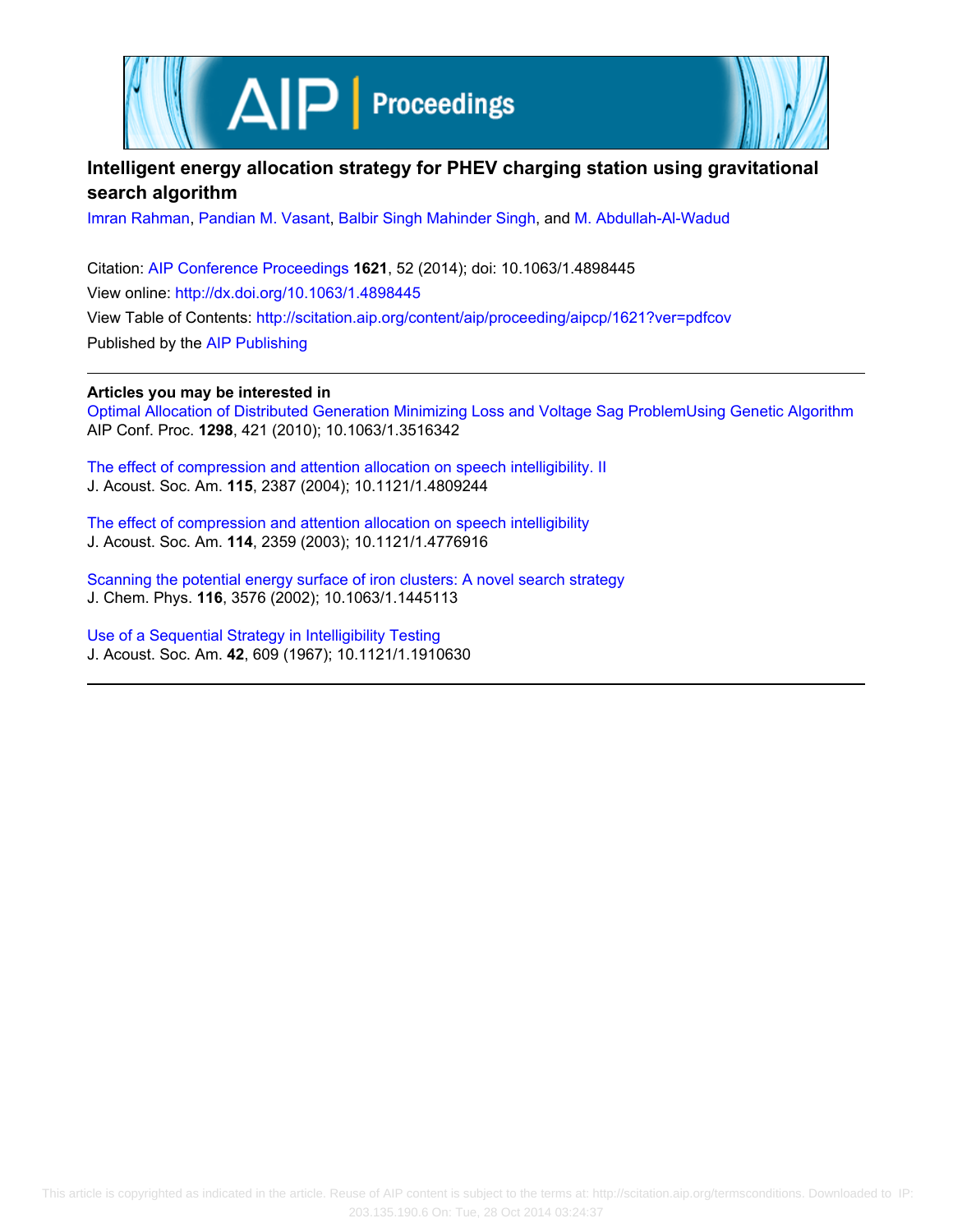# **Intelligent Energy Allocation Strategy for PHEV Charging Station Using Gravitational Search Algorithm**

Imran Rahman<sup>1, a)</sup>, Pandian M. Vasant<sup>2, b)</sup>, Balbir Singh Mahinder Singh<sup>3, c)</sup> and M. Abdullah-Al-Wadud $^{4, d}$ 

> *1, 2, 3 Department of Fundamental and Applied Sciences, Universiti Teknologi PETRONAS, Malaysia. 4 Department of Industrial and Management Engineering, Hankuk University of Foreign Studies, South Korea.*

> > a)imran.iutoic@gmail.com, b) pvasant@gmail.com c)balbir@petronas.com.my  $^{d)}$ wadud@hufs.ac.kr

**Abstract.**Recent researches towards the use of green technologies to reduce pollution and increase penetration of renewable energy sources in the transportation sector are gaining popularity. The development of the smart grid environment focusing on PHEVs may also heal some of the prevailing grid problems by enabling the implementation of Vehicle-to-Grid (V2G) concept. Intelligent energy management is an important issue which has already drawn much attention to researchers. Most of these works require formulation of mathematical models which extensively use computational intelligence-based optimization techniques to solve many technical problems. Higher penetration of PHEVs require adequate charging infrastructure as well as smart charging strategies. We used Gravitational Search Algorithm (GSA) to intelligently allocate energy to the PHEVs considering constraints such as energy price, remaining battery capacity, and remaining charging time.

# **INTRODUCTION**

The vehicular network recently accounts for around  $25\%$  of  $CO<sub>2</sub>$  emissions and over 55% of oil consumption around the world. Several researchers have proved that a great amount of reductions in greenhouse gas emissions and the increasing dependence on oil could be accomplished by electrification of transport sector [1]. Indeed, the adoption of hybrid electric vehicles (HEVs) over the last decade has brought significant market success. Plug-in hybrid electric vehicles (PHEVs) which is very recently introduced promise to boost up the overall fuel efficiency by holding a higher capacity battery system, which can be directly charged from traditional power grid system, that helps the vehicle to operate continuously in "all-electric-range" (AER) [2]. Plug-in hybrid electric vehicles with a connection to the smart grid can possess all of these strategies. For this, the widely extended adoption of PHEVs could play a significant role in the alternative energy integration into traditional grid systems [3]. There is a need of efficient mechanisms and algorithms for smart grid technologies in order to solve highly heterogeneous problems with different objectives, having to interact within certain levels of dubiety and dynamism [4]. According to a statistics of Electric Power Research Institute (EPRI), about 62% of the entire United States (US) vehicle will comprise of PHEVs within the year 2050 [5]. Moreover, there is an increasing demand to implement this technology on the electric grid system. Several numbers of PHEVs have the capability to threaten the stability of the power system. For example, in order to avoid interruption when several thousand PHEVs are introduced into the system over a short period of time, the load on the power grid will need to be managed very carefully. One of the main targets is to facilitate the proper interaction between the power grid and the PHEV. For the maximization of

> *3rd International Conference on Fundamental and Applied Sciences (ICFAS 2014)* AIP Conf. Proc. 1621, 52-59 (2014); doi: 10.1063/1.4898445 © 2014 AIP Publishing LLC 978-0-7354-1258-3/\$30.00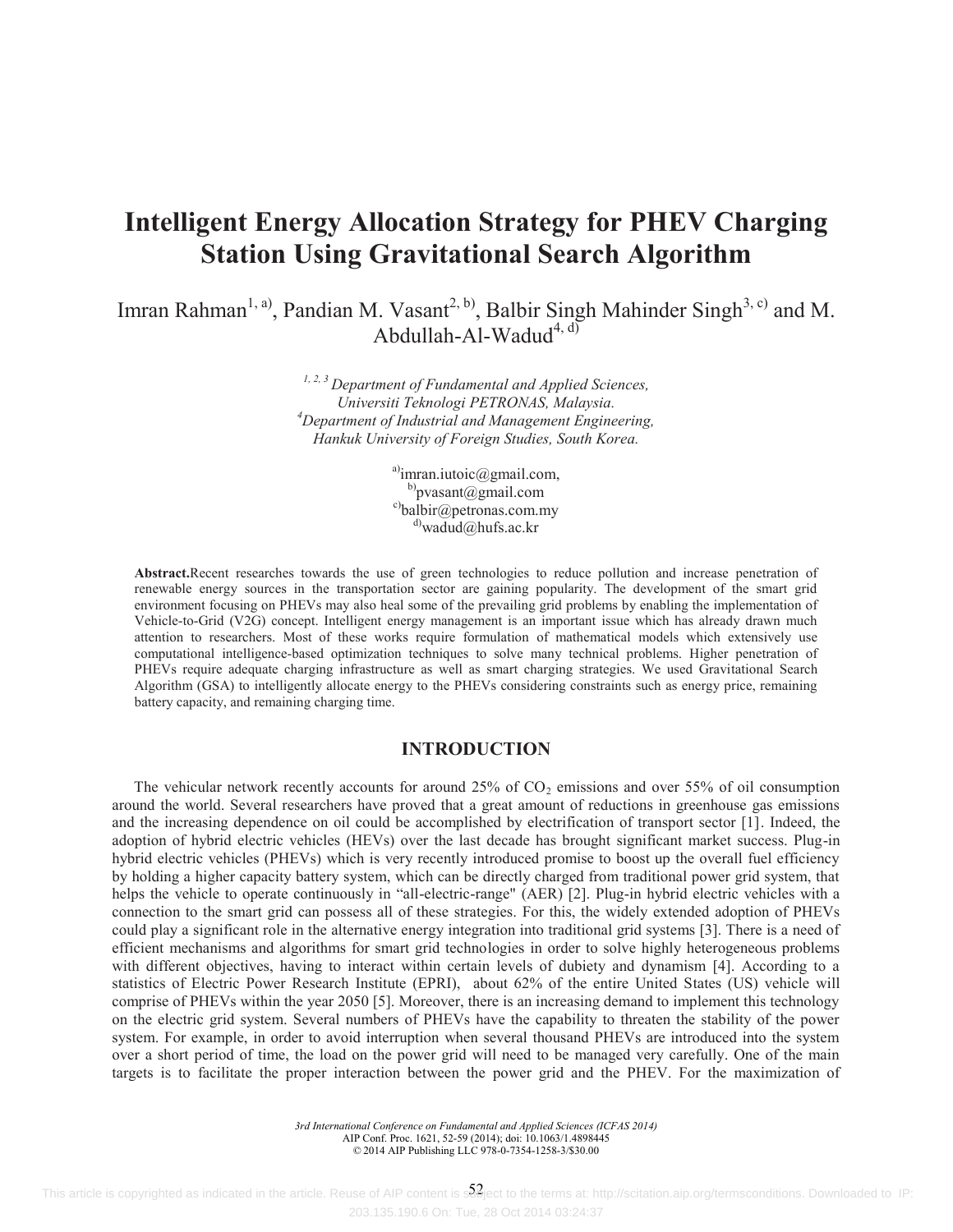customer satisfaction and minimization of burdens on the grid, a complicated control mechanism will need to be addressed in order to govern multiple battery loads from a numbers of PHEVs appropriately [6]. The total demand pattern will also have an important impact on the electricity industry due to differences in the needs of the PHEVs parked in the deck at certain time [7]. The proposed optimization focuses on the public charging station for plug-in vehicles because most of PHEV charging is expected to take place in public charging locations [8]. One of the important constraints for accurate charging is State-of-Charge (SoC). Charging algorithm can accurately be managed by the precise State of charge estimation. [9].

Wide penetration of PHEVs in the market depends on a well-efficient charging infrastructure. The power demand from this new load will put extra stress on the traditional power grid [10]. As a result, a good number of PHEV charging infrastructures with appropriate facilities are essential to be built for recharging electric vehicles, for this some strategies have been proposed by the researchers [11][12]. Charging stations are needed to be built at workplaces, markets/shopping malls and home. In [13], authors proposed the necessity of building new smart charging station with effective communication among utilities along with sub-station control infrastructure in view of grid stability and proper energy utilization. Furthermore, assortment of charging stations with respect to charging characteristics of different PHEVs traffic mobility characteristics, sizeable energy storage, cost minimization; Quality of Services (QoS) and optimal p of intelligent charging station are underway [14]. Thus, evolution of reliable, efficient, robust and economical charging infrastructure is underway. In this wake, numerous techniques and methods have been proposing for deployment of charging station for PHEVs [15].

An approximate graph of a typical Lithium-Ion cell voltage versus SoC is shown in Fig. 1. The figure indicates that the slope of the curve below 20% and above 90% is high enough to result in a significant voltage difference to be depended on by measurement circuits and charge balancing control [19] [20]. There is a need of in-depth study on maximization of average SoC in order to facilitate intelligent energy allocation for PHEVs in a charging station. GSA is one of the newest heuristic algorithms introduced by Rashedi et al. [17]. It is inspired by the well-known law of gravity and interactions between the masses, and implements Newtonian gravity and the laws of motion. Most of the previous research efforts studied only Genetic Algorithm (GA) [6], Particle Swarm Optimization (PSO) [7], and Estimation of Deferential Evaluation (EDA) [8] as an optimization technique for intelligent energy management for PHEVs. This paper will consider a new and effective optimization technique named Gravitational search algorithm (GSA).



**FIGURE 1.** Li-ion cell voltage vs. State-of-Charge

GSA-based optimization has already been used by the researchers for post-outage bus voltage magnitude calculations, economic dispatch with valve-point effects, optimal sizing and suitable placement for distributed generation (DG) in distribution system, optimization of synthesis gas production [16], solving thermal unit commitment (UC) problem and finding out optimal solution for optimal power flow (OPF) problem in a power system [18]. Specifically, we are investigating the use of the Gravitational Search Algorithm (GSA) method for developing real-time and large-scale optimizations for allocating power.

The remainder of this paper is organized as follows: Next section will describe the specific problem that we are trying to solve. We will provide the optimization objective and constraints, mathematical formulation of our algorithm and review the GSA method as well as describe how the algorithm works for our optimization problems.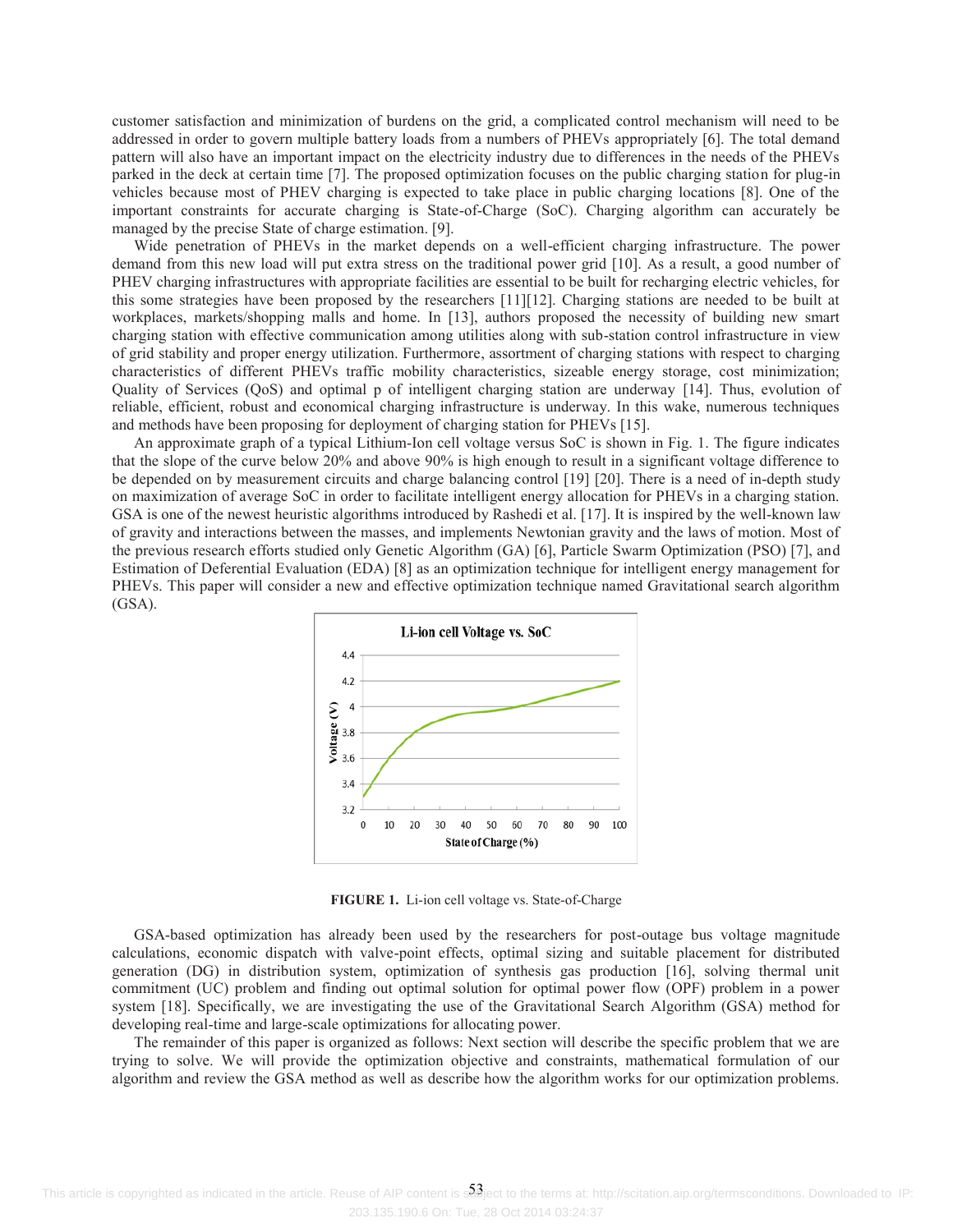The simulation results and analysis of charging station scenarios are presented then. Finally, we summarize our paper and provide a brief discussion of future work.

#### **PROBLEM FORMULATION**

The idea behind smart charging is to charge the vehicle when it is most beneficial, which could be when electricity price, demand is lowest, when there is excess capacity, or based on some other metric.

The main aim is to allocate power intelligently for each PHEV coming to the charging station. The State-of-Charge is the main parameter which needs to be maximized in order to allocate power effectively. For this, the objective function considered in this paper is the maximization of average SoC and thus allocate energy for PHEVs at the next time step. The constraints considered are: charging time, present SoC and price of the energy.

The objective function is defined as:

$$
\max J(k) = \sum_{i} w_i(k) \operatorname{SoC}_i(k+1)
$$
 (1)

$$
w_{i}(k) = f(C_{r,i}(k), T_{r,i}(k), D_{i}(k))
$$
\n(2)

$$
C_{r,i}(k) = (1 - \text{SoC}_i(k))^* C_i \tag{3}
$$

where  $C_{r,i}(k)$  is the battery capacity (remaining) needed to be filled for i no. of PHEV at time step k;  $C_i$  is the battery capacity (rated) of the i no. of PHEV; remaining time for charging a particular PHEV at time step k is expressed as  $T_{r,i}(k)$ ; the price difference between the real-time energy price and the price that a specific customer at the i no. of PHEV charger is willing to pay at time step k is presented by  $D_i(k)$ ;  $w_i(k)$  is the charging weighting term of the i no. of PHEV at time step k (a function of charging time, present SoC and price of the energy);  $\text{SoC}_i(k +$ The state of charge of the i no. of PHEV at time step  $k+1$ .

Here, the weighting term indicates a bonus proportional to the attributes of a specific PHEV. For example, if a PHEV has a lower initial SoC and less charging time (remaining), but the driver is eager to pay a higher price, the system will provide more power to this particular PHEV battery charger:

$$
w_i(k)\alpha \bigg[ Cap_{r,i}(k) + D_i(k) + \frac{1}{T_{r,i}}(k) \bigg] \tag{4}
$$

The charging current is also assumed to be constant over $\Delta t$ .

$$
[SoC_{i}(k+1)-SoC_{i}(k)].Cap_{i}=Q_{i}=I_{i}(k)\Delta t
$$
\n(5)

$$
SoC_i(k+1) = SoC_i(k) + I_i(k) \Delta t / Cap_i
$$
\n(6)

Where the sample time $\Delta t$  is defined by the charging station operators, and  $I_i(k)$  is the charging current over $\Delta t$ .

The battery model is regarded as a capacitor circuit, where  $C_i$  is the capacitance of battery (Farad). The model is defined as:

$$
C_i \cdot \frac{dV_i}{dt} = I_i \tag{7}
$$

Therefore, over a small time interval, one can assume the change of voltage to be linear,

$$
C_i \cdot \left[ V_i(k+1) - V_i(k) \right] / \Delta t = I_i \tag{8}
$$

$$
V_i(k+1) - V_i(k) = I_i \Delta t / C_i
$$
\n(9)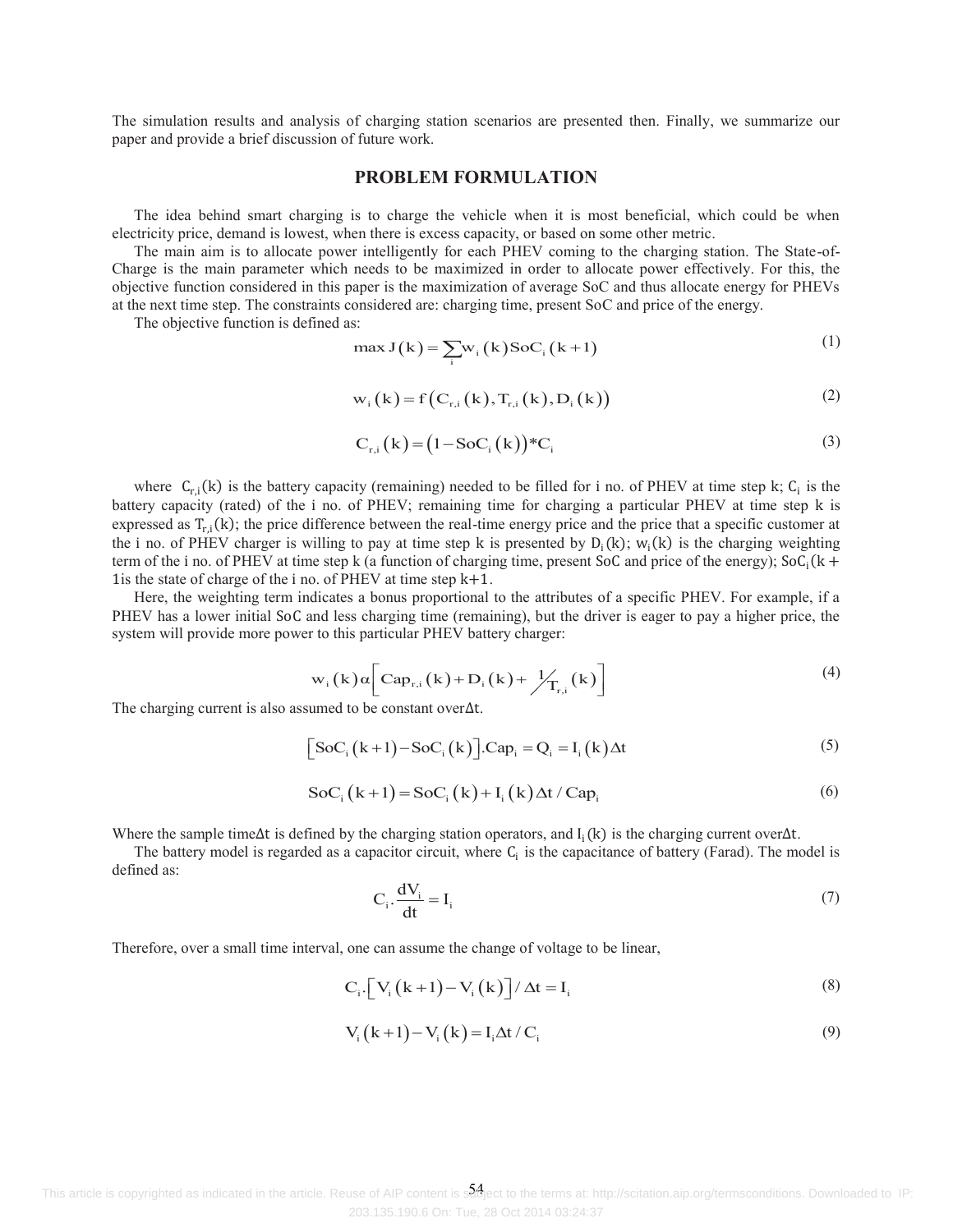As the decision variable used here is the allocated power to the PHEVs, by replacing  $I_i(k)$  with  $P_i(k)$ the objective function finally becomes:

$$
J(k) = \sum w_i \left[ SoC_i(k) + \frac{2P_i(k)\Delta t}{0.5.C_i \left[ \sqrt{\frac{2P_i(k)\Delta t}{C_i} + V_{i}^{2}(k) + V_{i}(k)}} \right]} \right]
$$
(10)

Power obtained from the utility ( $P_{\text{utility}}$ ) and the maximum power ( $P_{\text{i,max}}$ ) absorbed by a specific PHEV are the primary energy constraints being considered in this paper. The overall charging efficiency of a particular charging infrastructure is described by  $\eta$ . From the system point of view, charging efficiency is supposed to be constant at any given time step. Maximum battery SoC limit for the i no. of PHEV is  $SoC_{i,max}$ . When $SoC_i$ reaches the values close toSoC<sub>i,max</sub>, the i no. of battery charger shifts to a standby mode. The state of charge ramp rate is confined within limits by the constraint  $\Delta SoC_{\text{max}}$ . The overall control system is changed the state when i) system utility data updates; ii) a new PHEV is plugged-in; iii) time period $\Delta t$  has periodically passed.

Energy allocation to PHEV charging station is subjected to various constraints as mentioned in the problem formulation section. Different constraints make the entire search space limited to a particular suitable region. So, a powerful optimization algorithm should be implemented in order to achieve high quality solutions with a stable convergence rate.

# **GRAVITATIONAL SEARCH ALGORITHM**

GSA is a powerful optimization technique which has been introduced by Rashedi et al. in the year of 2009 [17]. In GSA, the specifications of each mass (or agent) are total four, which is mass (inertial), position, mass (active gravitational) and mass (passive gravitational). The position of the mass presents a solution of a particular problem, and masses (gravitational and inertial) are obtained by using a fitness function. GSA can be considered as a collection of agents (candidate solutions), whose masses are proportional to their value of fitness function. During generations, all masses attract each other by the gravity forces between them. A heavier mass has the bigger attraction force. Therefore the heavier masses which are probably close to the global optimum attract the other masses proportional to their distances.

The gravitational force is expressed as follows:

$$
F_{ij}^{d}(t) = G(t) \frac{M_{pi}(t) \times M_{aj}(t)}{R_{ij}(t) + \varepsilon} (x_{j}^{d}(t) - x_{i}^{d}(t))
$$
\n(11)

Where  $M_{ai}$  is the active gravitational mass related to agentj,  $M_{pi}$  is the passive gravitational mass related to agenti, G (t) is gravitational constant at timet,  $\varepsilon$  is a small constant and  $R_{ij}(t)$  is the Euclidian distance between two agents i and j. The G (t) is calculated as

$$
G(t) = G_0 \times \exp(-\alpha \times \text{iter} / \text{maxiter})
$$
 (12)

Where  $\alpha$  and  $G_0$  are descending coefficient and primary value respectively, current iteration and maximum number of iterations are expressed as iter andmaxiter. In a problem space with the dimensiond, the overall force acting on agenti is estimated as following equation:

$$
F_i^d(t) = \sum_{j=1, j\neq i}^N \text{rand}_j F_{ij}^d(t)
$$
\n(13)

Where rand<sub>i</sub> is a random number with interval  $[0, 1]$ . From law of motion we know that, an agent's acceleration is directly proportional to the resultant force and inverse of its mass, so the acceleration of all agents should be calculated as follow:

$$
ac_i^d(t) = \frac{F_i^d(t)}{M_{ii}(t)}
$$
 (14)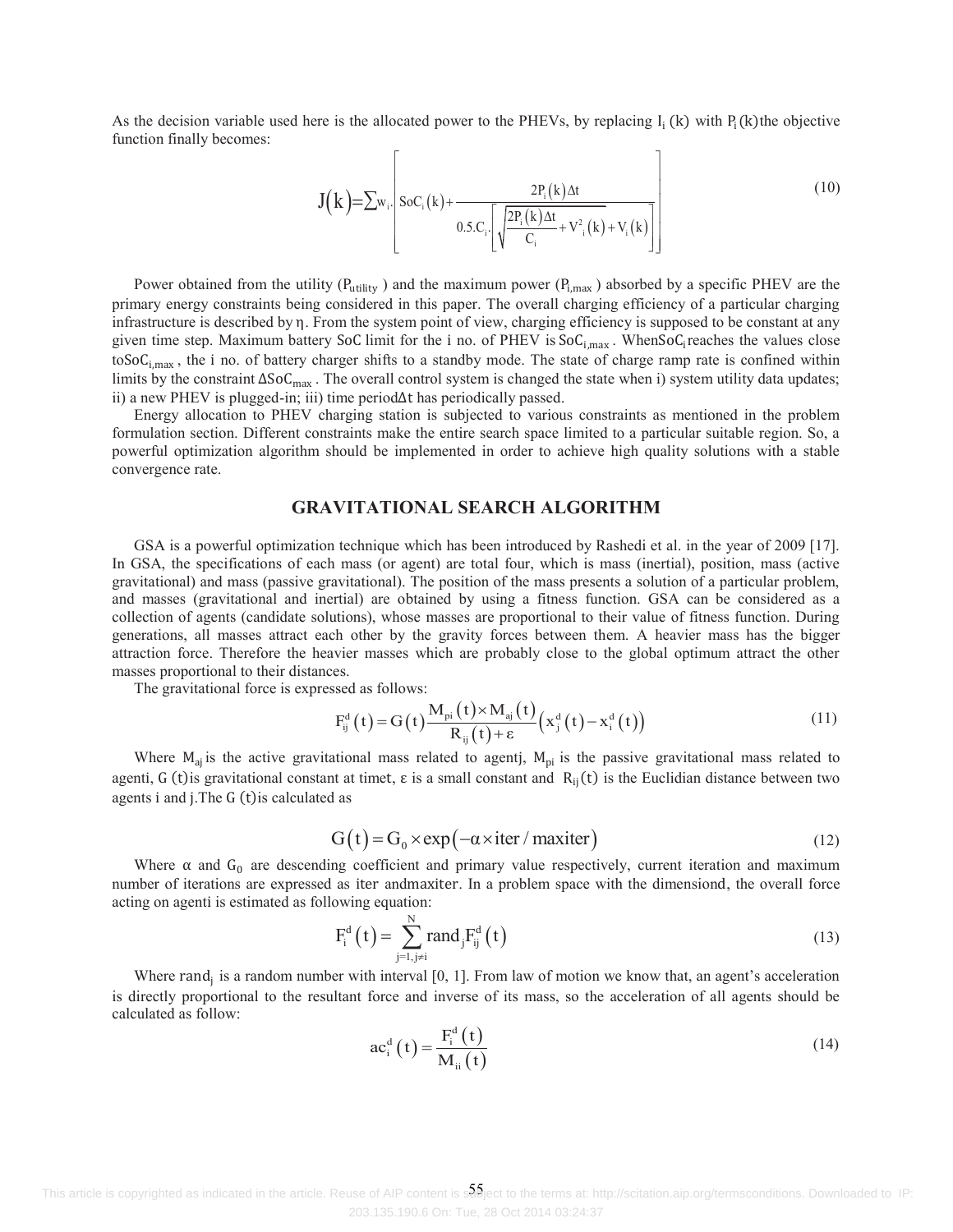Where t is a specific time and  $M_{ii}$  is the mass of the object i. The velocity and position of agents are calculated as follow:

$$
\text{vel}_i^d(t+1) = \text{rand}_i \times \text{vel}_i^d(t) + \text{ac}_i^d(t)
$$
\n
$$
(15)
$$

$$
x_i^d(t+1) = x_i^d(t) + vel_i^d(t+1)
$$
 (16)

Where  $rand_i$  is a random number with interval [0, 1].

In Gravitational search algorithm, all agents are initialized first with random values. Each of the agents is a candidate solution. After initialization, velocities for all agents are defined using (15). Moreover, the gravitational constant, overall forces, and accelerations are determined by equations (12), (13) and (14) respectively. The positions of agents are calculated using (16). At the end, GSA will be terminated by meeting the stopping criterion stated below.

| <b>TABLE 2.</b> GSA parameter settings |               |  |
|----------------------------------------|---------------|--|
| <b>Parameters</b>                      | <b>Values</b> |  |
| Primary parameter, $G_0$               | 100           |  |
| Number of mass<br>agents, n            | 50 and 75     |  |
| Constant parameter, $\alpha$           | 20            |  |
| Constant parameter, $\varepsilon$      | .01           |  |

The stopping criteria used in this work was the maximum number of function evaluations (which was predefined to 200).



**FIGURE 2.** The GSA Algorithm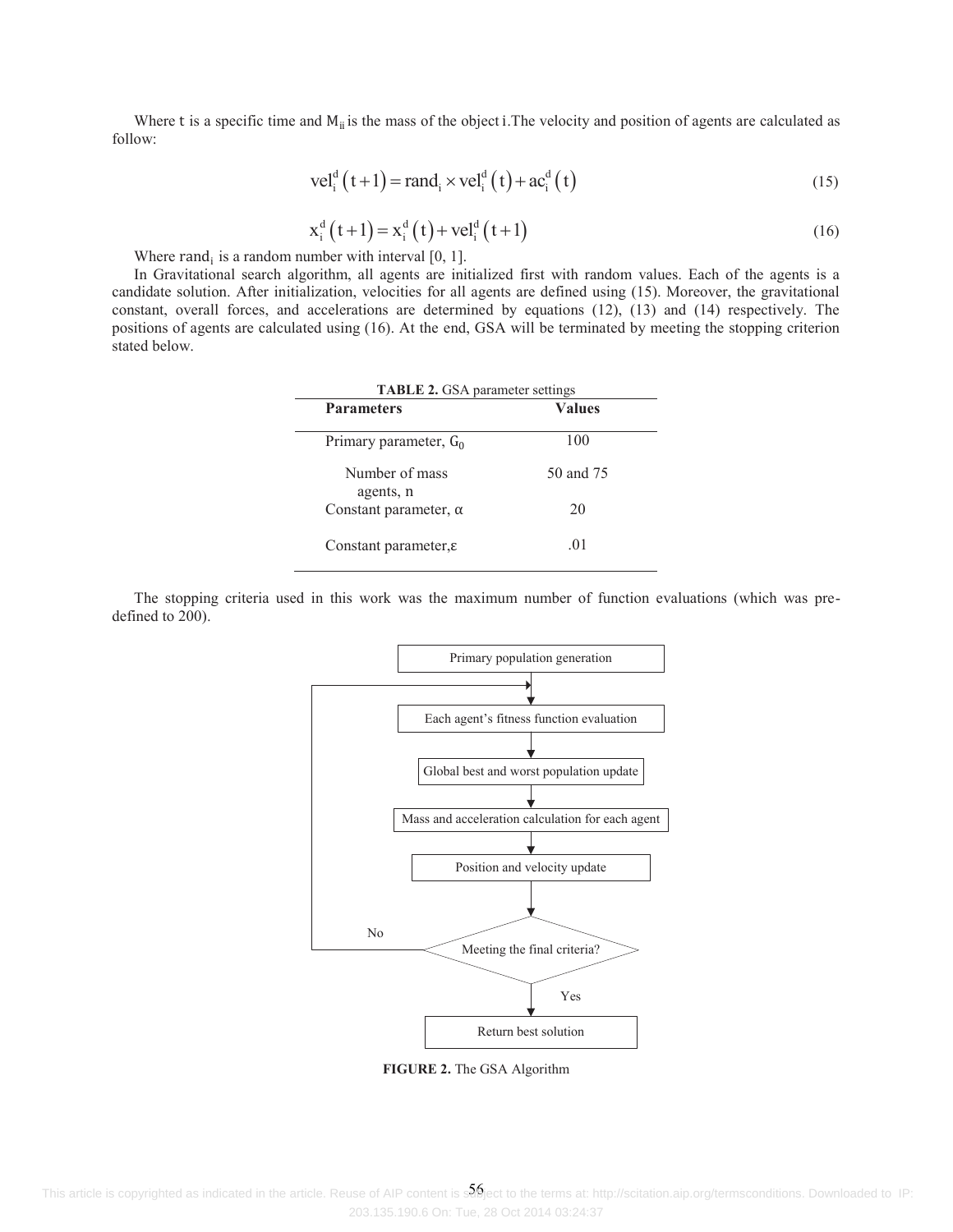#### **SIMULATION RESULTS AND ANALYSIS**

The GSA algorithm was applied to find out global maximum solution of the objective function. All the calculations were run on an Intel (R) Core™ i3-3110M CPU@ 2.40 GHz, 4.00 GB RAM, Microsoft 64 bit Windows 7 OS and Matlab R2010a.



**FIGURE 3.** GSA implementation (for 50 mass agents)

The simulation was also performed for 75 mass agents and the result is as shown in Fig. 4. Here, the assumption was that the gravitational and inertia masses are the same. However, for some applications different values for them can be used. A heavier inertia mass provides a slower motion of agents in the search space and hence a more precise search [17]. On the contrary, a heavier gravitational mass causes a higher attraction of agents. This allows a faster convergence.



**FIGURE 4.** GSA implementation (for 75 mass agents)

For this experiment, the initial state of charge was expressed as a random number which is continuous uniform between 0.2 and 0.6. The sample time was set around 1200 seconds (20 minutes). The remaining charge time was defined as continuous random number between 0 and 6 hours.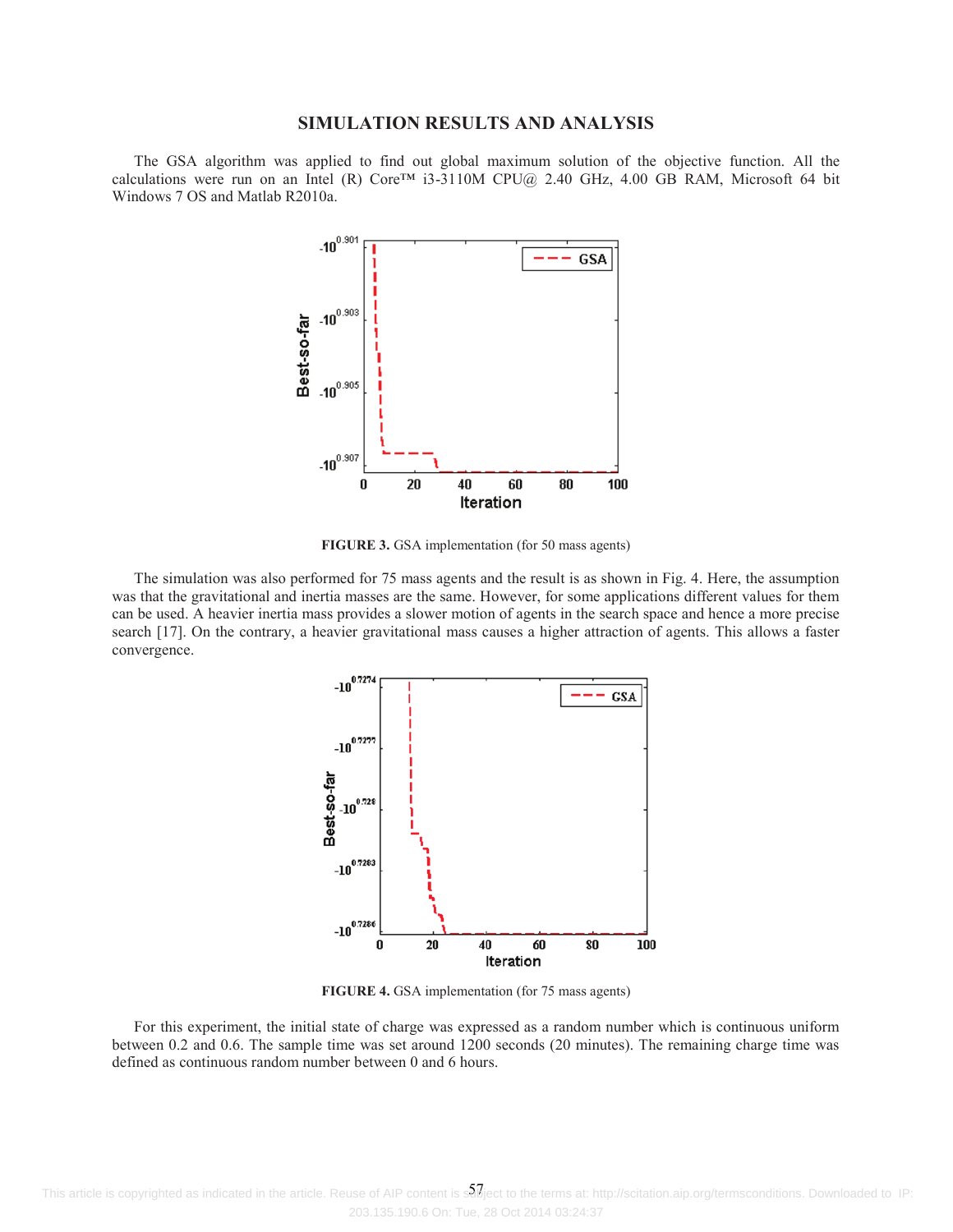### **CONCLUSION AND FUTURE WORK**

In this paper, Gravitational Search Algorithm (GSA)-based optimization was performed in order to optimally allocate power to each of the PHEVs coming in the charging station. Here, total PHEVs are considered for Matlab Simulation. Simulation results show the GSA implementation for 50 and 75 mass agents respectively.

# **ACKNOWLEDGEMENT**

The authors would like to thank Universiti Teknologi PETRONAS (UTP) for supporting the research.

#### **REFERENCES**

- 1. Caramanis, M., and Foster, J. M., "Management of electric vehicle charging to mitigate renewable generation intermittency and distribution network congestion," In *28th Chinese Control Conference (2009)* (CDC/CCC, 2009), pp. 4717-4722.
- 2. Tie, S. F., and Tan, C. W., "A review of energy sources and energy management system in electric vehicles.," Renewable and Sustainable Energy Reviews **20**, 82-102 (2013).
- 3. Lund, H., and Kempton, W., "Integration of renewable energy into the transport and electricity sectors through V2G," Energy Policy **36**, 3578-87 (2008).
- 4. Hota, A. R., Juvvanapudi, M., and Bajpai, P., "Issues and solution approaches in PHEV integration to the smart grid," Renewable and Sustainable Energy Reviews **30**, 217-29 (2014).
- 5. Soares, J., Sousa, T., Morais, H., Vale, Z., Canizes, B., and Silva, A. "Application Specific Modified Particle Swarm Optimization for Energy Resource Scheduling Considering Vehicle-to-Grid*,*" Applied Soft Computing **13,** 4264-4280 (2013).
- 6. Su, W., and Chow, M.Y., "Computational intelligence-based energy management for a large-scale PHEV/PEV enabled municipal parking deck," Applied Energy **96**, 171-82 (2012).
- 7. Su, W., and Chow, M.Y., "Performance evaluation of a PHEV parking station using particle swarm optimization," in *Proceedings of Power and Energy Society General Meeting (2011*) (IEEE, 2011), pp. 1-6.
- 8. Su, W., and Chow, M.Y., "Performance evaluation of an EDA-based large-scale plug-in hybrid electric vehicle charging algorithm," IEEE Transactions on Smart Grid **3**, 308-15 (2012).
- 9. Shafiei, A., and Williamson, S. S., "Plug-in hybrid electric vehicle charging: Current issues and future challenges," *Vehicle Power and Propulsion Conference (VPPC) (2010)* (IEEE, 2010), pp. 1-8.
- 10. Morrow, K., Karner, D., and Francfort, J., Battelle Energy Alliance Final Report 58517 (2008).
- 11. Department for Transport, England, UK, Investigation into the scope for the transport sector to switch to electric vehicles and plug- in hybrid vehicles Technical report 01138850 (2008).
- 12. Mayfield, D., "Site Design For Electric Vehicle Charging Stations," Sustainable Transportation Strategies **1**, 1- 33 (2012).
- 13. Boyle, G., *Renewable Electricity and the Grid: The Challenge of Variability*, (Earthscan Publications Ltd, 2007).
- 14. Hess, A., Malandrino, F., Reinhardt, M. B., Casetti, C., Hummel, K. A., and Barceló-Ordinas, J. M., "Optimal deployment of charging stations for electric vehicular networks," in *Proceedings of the first workshop on Urban networking* (2012) (ACM,2012), pp. 1-6.
- 15. Sahinoglu, Z. Tao, Z., and Teo, K. H., "Electric vehicles network with nomadic portable charging stations," *Vehicular Technology Conference (2010)* (IEEE, 2010), pp.1-5.
- 16. Ganesan, T., Elamvazuthi, I., Ku Shaari, K. Z., and Vasant, P., "Swarm intelligence and gravitational search algorithm for multi-objective optimization of synthesis gas production," Applied Energy**103**, 368-374 (2013).
- 17. Rashedi, E., Nezamabadi-Pour, H., and Saryazdi, S., "GSA: a gravitational search algorithm," Information sciences **179**, 2232-2248 (2009).
- 18. Sabri, N. M., Puteh, M., and Mahmood, M. R., "A Review of Gravitational Search Algorithm," International Journal of Advance Soft Computing Application **5**, 1-39 (2013).
- 19. Chang, W. Y., "The state of charge estimating methods for battery: a review," ISRN Applied Mathematics **2013**, 1-7 (2013).